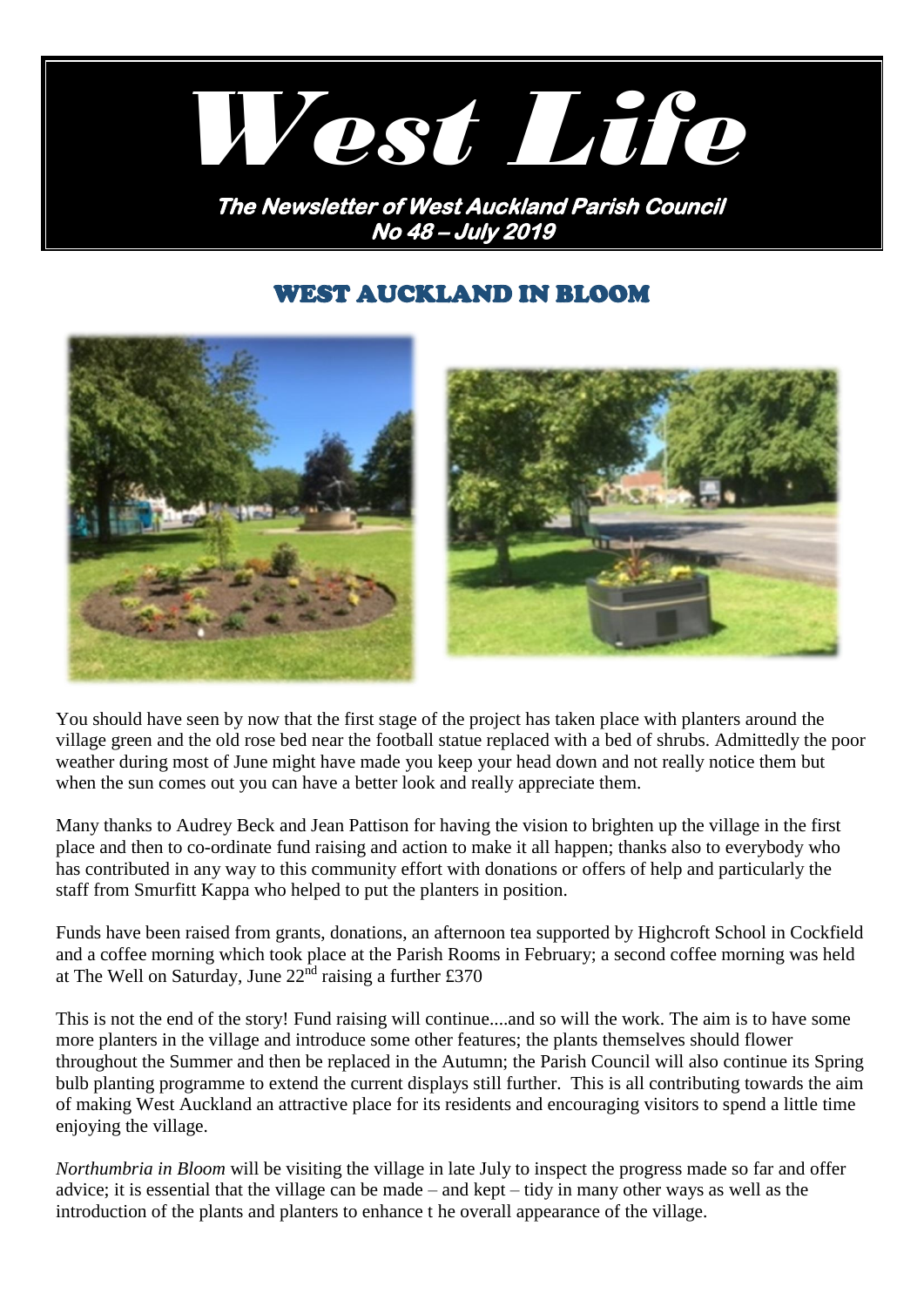# PLAY AREA



The Parish Council are hoping to make improvements to the New Street Play Area next to Oakley Cross School in the near future. At the moment this is only at the discussion stage but it should move on to making firm plans quite soon.

The enclosed area for younger children is quite well used but does need some repairs to the gates, at least one of the play items and parts of the soft base. On the large grass area, two defunct items (one of which has been badly damaged by vandalism) need to be removed and the intention is to replace them with new equipment for use by the slightly older age group. The remaining large goalpost should also be removed and a new area created for small-sided games with more appropriate goalposts

## VILLAGE LEAFLETS

Do look out for these leaflets available in various outlets around the village and elsewhere. Essentially intended for visitors, many residents may also like to read and make use of them. A set of four, leaflets two and three are already available featuring a history of the village and some points of interest to look for around the village green; leaflets one and four are nearing completion: one features the village as it is now with its amenities whilst number four includes three short walks from the village into the surrounding countryside.

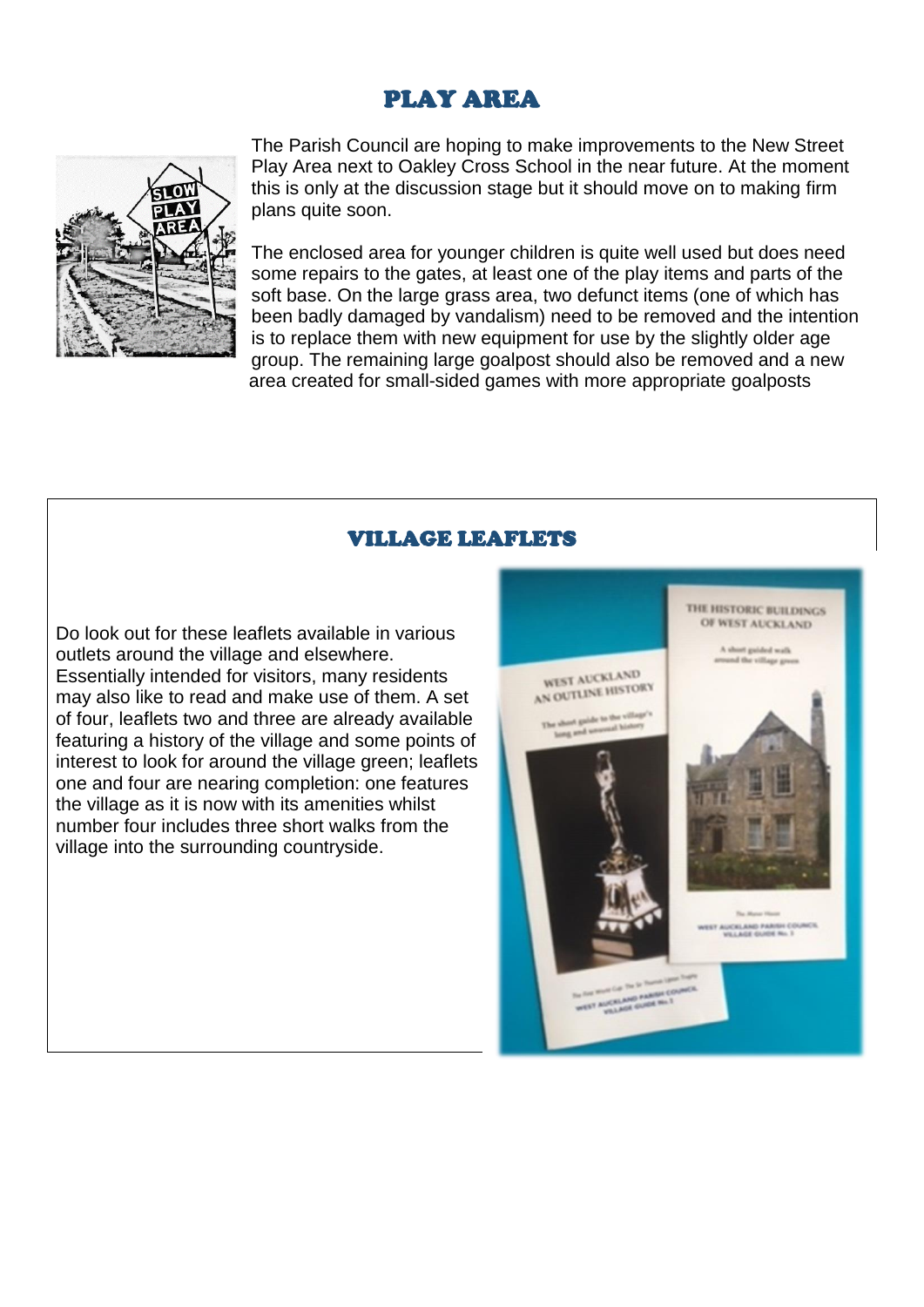## LITTER PICK



Many thanks to everybody who turned out for the Village Litter Pick on Saturday April 6<sup>th</sup>. It was an excellent effort which saw about 45 bags of litter and rubbish collected as well as a clock and a scooter!

#### REMEMBRANCE DAY

An early reminder that the



annual Remembrance Day service will take place on Sunday November 10<sup>th</sup> this year. Last year's service commemorated in particular the 100th anniversary of the end of the First World War. This year marks the 75<sup>th</sup> anniversary of the D Day landings during the Second World War. Full details will appear in the next edition of WestLife

### **CHAPEL STREET**

Credit to Councillor Neil Simpson who has taken on the task of tidying up a small grass area which had become something of an evesore: the piece of land at the end of Chapel Street, next to the entrance to Oakley Manor and the path leading to Oakley Cross School now looks so much better; the path itself, upgraded a few years ago, now has plants along the side but may need some more attention as the recent heavy rain caused puddles to form.